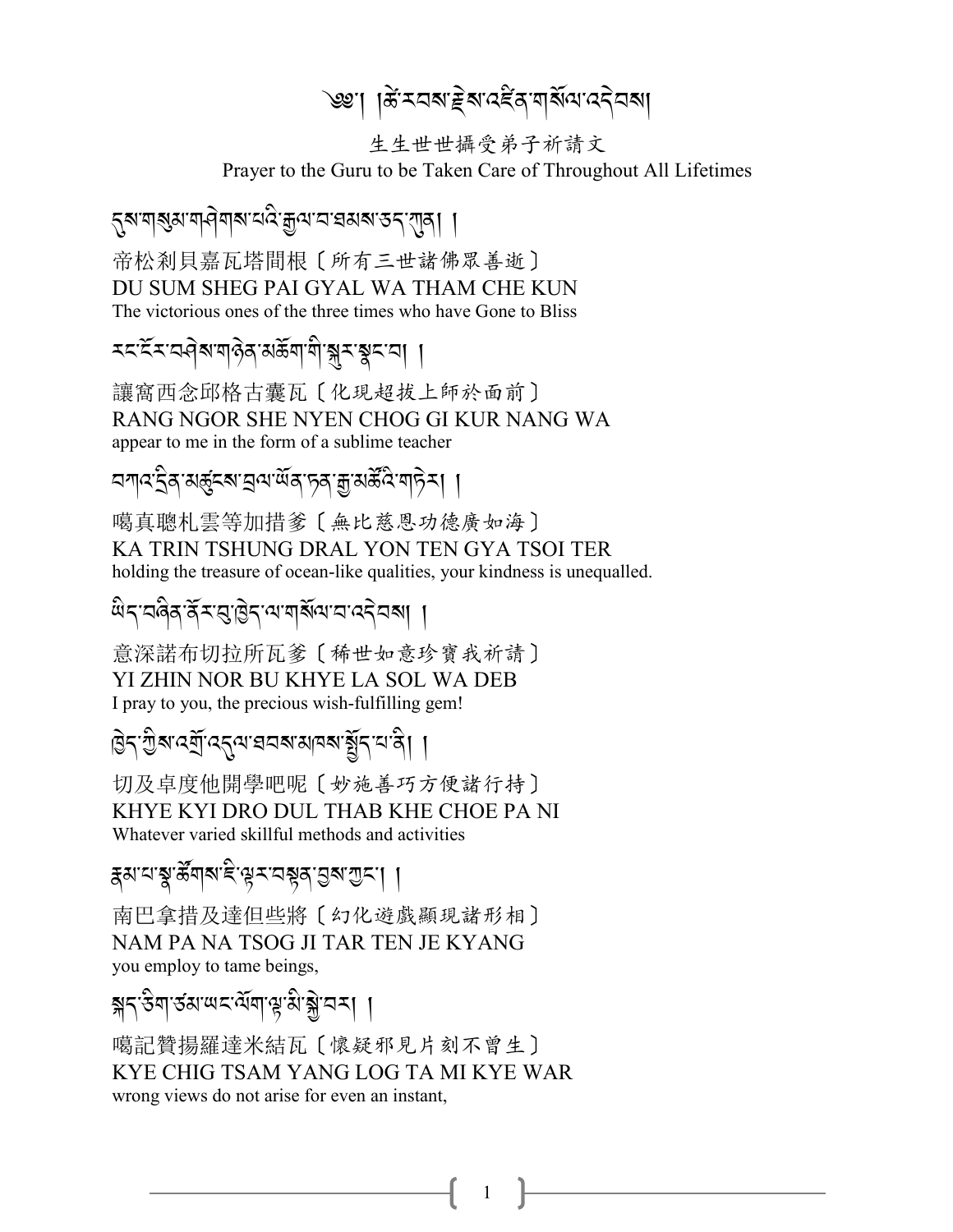ই'মহ্ন'ঐনৰ'মমস্পৰ্যৰ'ত্তীৰ'মুক্ত প্ৰাৰ্থ

及雜列巴同瓦辛基羅〔具信淨見妙行祈加持〕 JI DZE LEG PAR THONG WAR JIN GYI LOB please bless me to perceive your every action as perfect!

ঘাব্যখন্ত্ৰ বৰ্ণবাৰ্থৰ ব্যৱস্থা ।

根給則瓦當比松桑力〔所予一切良善諸教誨〕 GANG GI TSE WAR DAM PAI SUNG ZANG LE Whatever wonderful instructions you have given me,

क्ष्वाञ्चर उत्राणदार्यवादवायरात्री बुदाउदा ।

冊思藏樣功巴密些姜〔堅守告誠恆永不違犯〕 TSHIG ZUR TSAM YANG GONG PAR ME JE CHING I will not violate even a single word of advice;

প্ৰমানাৰান্ট্ৰ্ন্তি:ৰ্ন্ত্ৰেন্ট্ৰ্জিয়ন্ত্ৰ্ন্ননৰাংগ্ৰা ।

本吧剛修粗集新拉根〔猶將瓶物灌置入他瓶〕 BUM PA GANG JOI TSUL GYI JIN LAB KUN May all your blessings be transferred to me

अ<sup>.</sup> अञ्चल संज्ञान के संज्ञान स्थान ।

瑪裡達給及拉破瓦秀 [祈願一切加持賜予我] MA LU DAD DI GYUE LA PHO WAR SHOG as the entire contents of one vase are poured into another.

<u> মর্শবার্ত্তি</u>ন'ন্দ'ন্দ'ম'ন্দ'ৰ্লিম্কমৰ্মা ।

棍卻達當瑪達商拿思〔展現幻化妙顯怙主您〕 GON KHYOE DAG DANG MA DAG ZHING NAM SU When you, the protector, display your magical manifestations

য়ৢৼয়৸য়য়৸ৼঢ়ড়৻৸ৼ৻ৼঀ৻৸৸ৼ

拿措諸比若噶文被財〔化生淨與不淨諸刹土〕 NA TSOG TRUL PAI ROL GAR NGOM PAI TSE In the pure and non-pure realms of existence,

নব্য'শুব'ৰ্ট্ৰব'শ্ৰী'ৰ্বৰ'ৰ্যইৰ'মৰ্ক্তমান্ত্ৰব্বৰ্ষ। ।

達將卻及沙中確吉涅〔願我生為您最勝隨從〕 DAG KYANG KHYOE KYI ZHAB DRING CHOG GYUR NE may I be born as your supreme servant and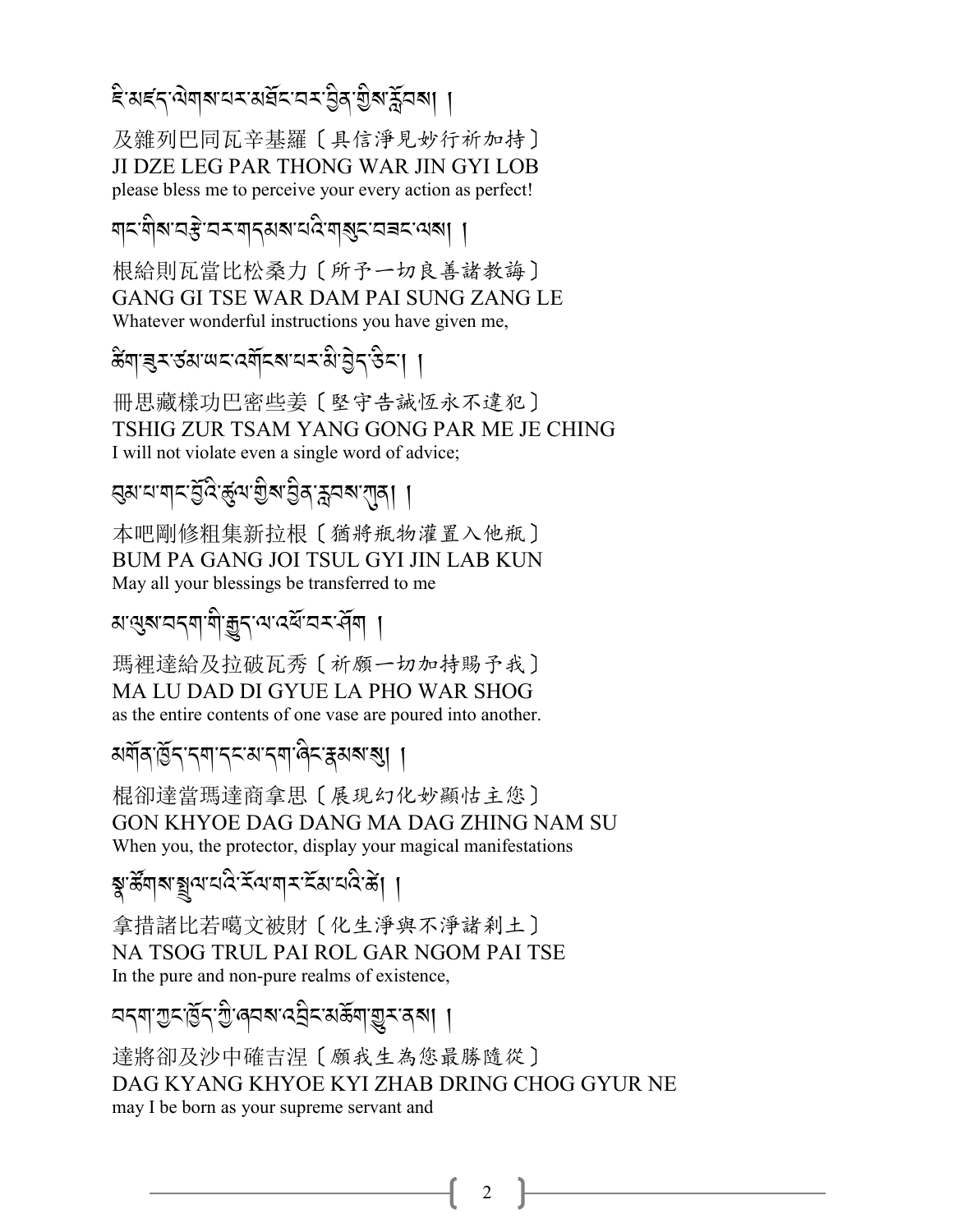# 

將邱覺拉年度就巴曉〔追隨引導恪守菩薩行〕 JANG CHUB CHOE LA NYAM DU JUG PAR SHOG follow you in the bodhisattva conduct!

<u> </u>दबालेया स्टाञ्चटानया चविन्दिर बढेंयाफ़ा ।

難受讓囊達貝讓邱度〔當您示現證入佛果時〕 NAM ZHIG RANG NANG DAG PAI ZHING CHOG TU When you will display the activity of achieving enlightenment

# *हे* ब्रिटाअट्रॅवादर्क्ष्याक्षेत्र कें। ।

記切文仓加位次敦財〔入滅自顯清淨莊嚴土〕 JE KHYOE NGON TSANG GYA WAI TSUL TON TSE in the self-appearing pure and sublime realm,

নব্যা গ্ৰুব্বেশ্বৰ বিষ্মু অনুষ্ঠা ।

達將地巴當波札闊爹〔行列首壇弟子我願生〕 DAG KYANG DUE PA DANG POI DRAL KHOE DE may I be born as the first among your disciples

## ধ্রিব'ঝৰাক্সীঝ'নন্ট'ৰ্ট'ৰ্ম'মৰ্ক্তনাড়'ৰ্ক্সীৰা ।

陳列別為寫波邱度們 [ 廣增德行至高事業者] TRIN LE PEL WAI JE PO CHOG TU MON and become the supreme one who increases your virtuous activities!

## अर्दे र द द वब ब्ले य घरा र द र दा ।

朵納達涅結瓦他見度〔總言從今而後永生世〕 DOR NA DA NE KYE WA THAM CHE DU In short, may I never be separated from you, supreme and only object of refuge.

ब्रेनबार्गडेगानुबायाडेनानन्धे उनुवालेना ।

加急但巴切當密札讓〔唯一殊勝依處永不離〕 KYAB CHIG DAM PA KHYE DANG MI DRAL ZHING In all my future lifetimes,

ঐখপ্ৰেন্দ্ৰ প্ৰাৰ্থ কৰা প্ৰতিপ্ৰা

將邱陀江如及達波日〔雖證菩提願為吾部主〕 JANG CHUB THOB KYANG RIG KYI DAG PO RU even should I achieve enlightenment, may you become my root teacher